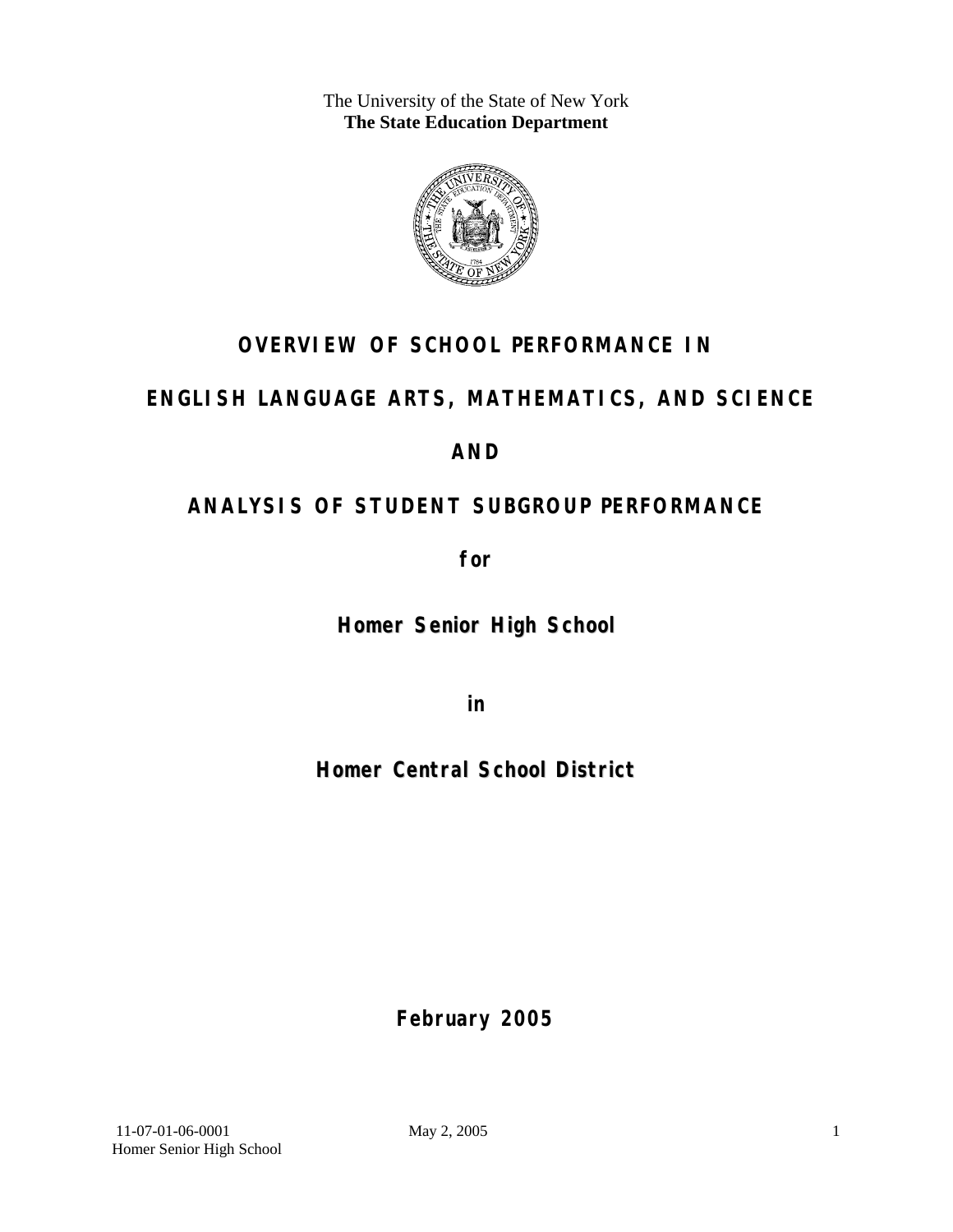### **THE UNIVERSITY OF THE STATE OF NEW YORK**

### **Regents of The University**

| Tonawanda             |
|-----------------------|
|                       |
| Staten Island         |
| New Rochelle          |
| Peru                  |
| <b>North Syracuse</b> |
| New York              |
| <b>Belle Harbor</b>   |
| <b>Buffalo</b>        |
| Hartsdale             |
| Albany                |
| <b>Bronx</b>          |
| <b>Binghamton</b>     |
|                       |
|                       |

### **President of The University and Commissioner of Education**

RICHARD P. MILLS

**Deputy Commissioner for Elementary, Middle, Secondary and Continuing Education**  JAMES A. KADAMUS

#### **Assistant Commissioner for Standards, Assessment and Reporting**  DAVID M. ABRAMS

**Coordinator, Information and Reporting Services** 

MARTHA P. MUSSER

The State Education Department does not discriminate on the basis of age, color, religion, creed, disability, marital status, veteran status, national origin, race, gender, genetic predisposition or carrier status, or sexual orientation in its educational programs, services and activities. Portions of this publication can be made available in a variety of formats, including braille, large print or audio tape, upon request. Inquiries concerning this policy of nondiscrimination should be directed to the Department's Office for Diversity, Ethics, and Access, Room 530, Education Building, Albany, NY 12234. **Requests for additional copies of this publication may be made by contacting the Publications Sales Desk, Room 309, Education Building, Albany, NY 12234.** 

Please address all correspondence about this report that is not related to data corrections to:

*School Report Card Coordinator Information and Reporting Services Team New York State Education Department Room 863 EBA 89 Washington Avenue Albany, NY 12234*  E-mail: *RPTCARD@mail.nysed.gov*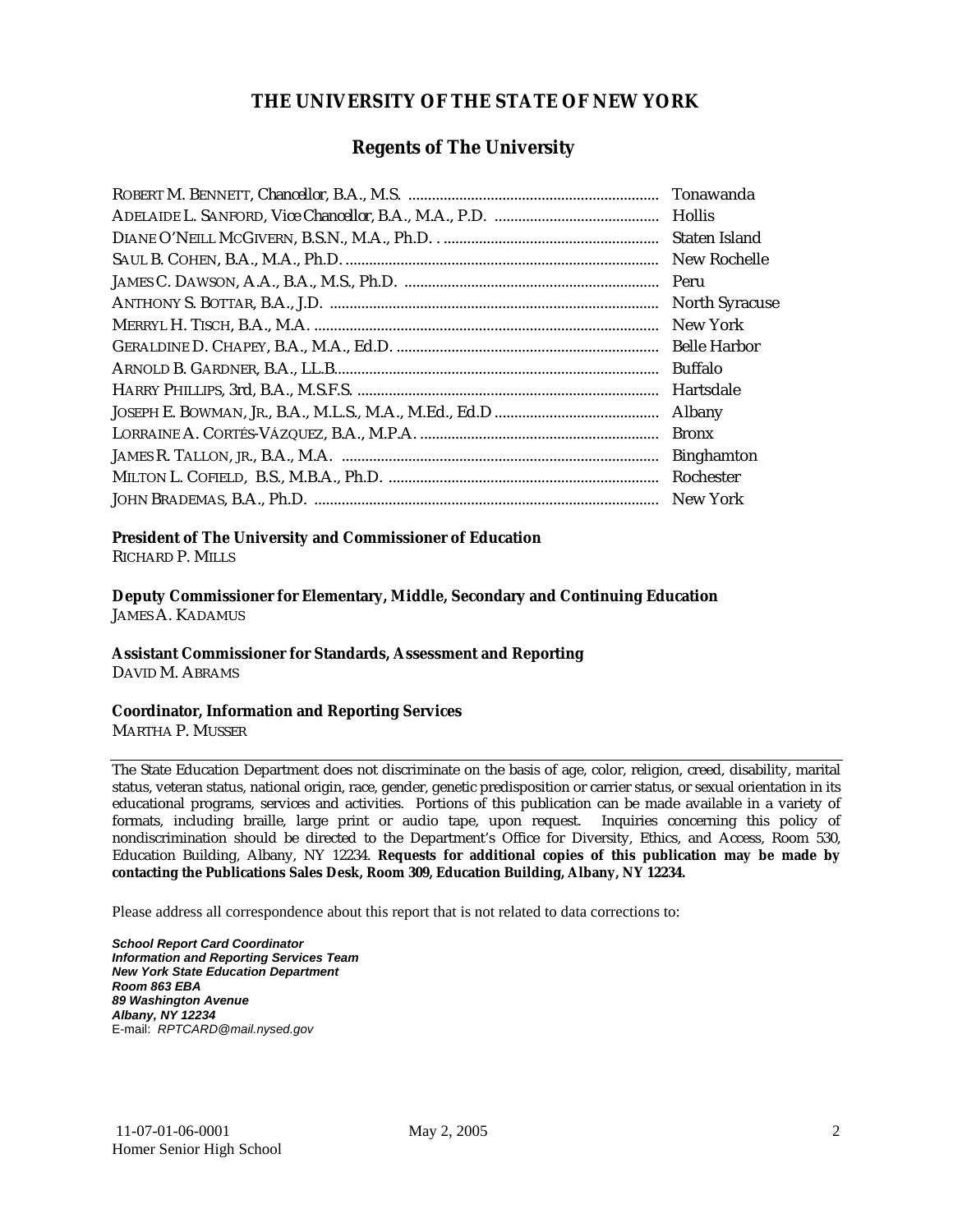The *New York State School Report Card* is an important part of the Board of Regents effort to raise learning standards for all students. It provides information to the public on student performance and other measures of school and district performance. Knowledge gained from the school report card on a school's strengths and weaknesses can be used to improve instruction and services to students.

The *New York State School Report Card* consists of three parts: the *Overview of School Performance in English Language Arts, Mathematics, and Science and Analysis of Student Subgroup Performance,* the *Comprehensive Information Report,* and the *Accountability Status Report*. The *Overview and Analysis* presents performance data on measures required by the federal No Child Left Behind Act: English, mathematics, science, and graduation rate. Performance data on other State assessments can be found in the *Comprehensive Information Report*. The *Accountability Status Report* provides information as to whether a school is making adequate progress toward enabling all students to achieve proficiency in English and mathematics.

State assessments are designed to help ensure that all students reach high learning standards. They show whether students are getting the foundation knowledge they need to succeed at the elementary, middle, and commencement levels and beyond. The State requires that students who are not making appropriate progress toward the standards receive academic intervention services.

In the *Overview*, performance on the elementary- and middle-level assessments in English language arts, mathematics, and science is reported in terms of mean scores and the percentage of students scoring at each of the four levels. These levels indicate performance on the standards from seriously deficient to advanced proficiency. Regents examination scores are reported in four score ranges. Scores of 65 to 100 are passing; scores of 55 to 64 earn credit toward a local diploma (with the approval of the local board of education). Though each elementary- and middle-level assessment is administered to students in a specific grade, secondary-level assessments are taken by students when they complete the coursework for the core curriculum. Therefore, the performance of students at the secondary level is measured for a student cohort rather than a group of students at a particular grade level. Students are grouped in cohorts according to the year in which they first entered grade 9.

The assessment data in the *Overview and Analysis* are for all tested students in the school, including general-education students and students with disabilities. In the *Overview*, each school's performance is compared with that of schools similar in grade level, district resources, and student needs as indicated by income and limited English proficiency (LEP) status. Each district's performance is compared with that of all public schools statewide. In the *Analysis*, performance is disaggregated by race/ethnicity, disability status, gender, LEP status, income level, and migrant status.

Explanations of terms referred to or symbols used in this part of the school report card may be found in the glossary on the last page. Further information on the school report card may be found in the guide, *Understanding Your School Report Card: February 2005*, available on the Information and Reporting Services Web site at www.emsc.nysed.gov/irts.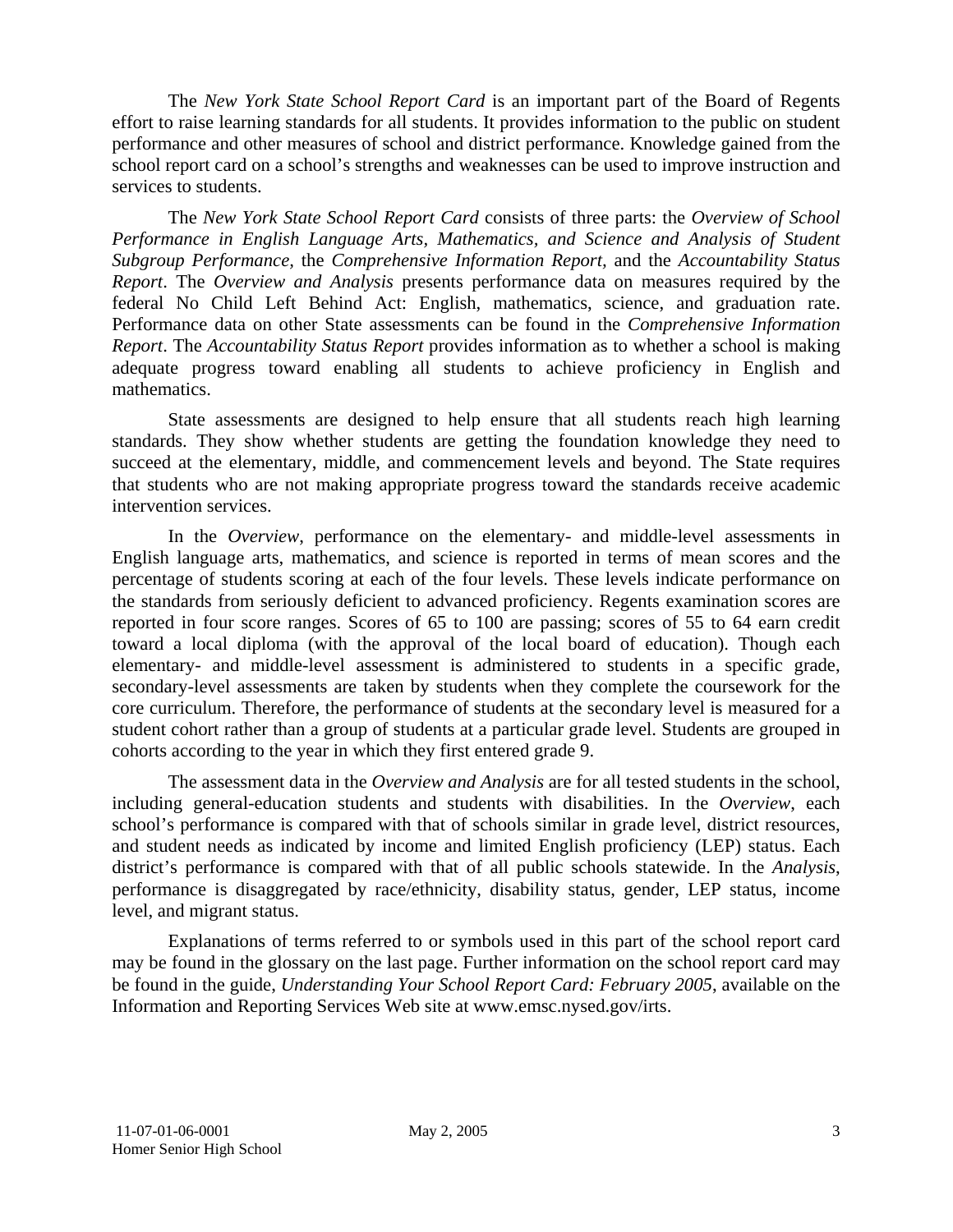# **Overview of School Performance in English Language Arts, Mathematics, and Science**

### **School Profile**

| Principal:<br>Fred Farah | Phone:      | (607)749-7246 |                           |
|--------------------------|-------------|---------------|---------------------------|
| <b>Organization</b>      | Grade Range |               | <b>Student Enrollment</b> |
| 2003-04                  | $9 - 12$    |               | 775                       |

| 2002–03 School District-wide Total Expenditure per Pupil<br>\$9,728 |  |
|---------------------------------------------------------------------|--|
|---------------------------------------------------------------------|--|

### **2003–04 Core Classes Taught by Highly Qualified Teachers\***

| <b>Total Number of</b><br><b>Core Classes</b> | <b>Percent Taught</b><br>by Highly<br>Qualified<br><b>Teachers</b> |
|-----------------------------------------------|--------------------------------------------------------------------|
| 214                                           | 98%                                                                |

\*To meet the federal definition of "highly qualified," public school teachers of core academic subjects must have at least a bachelor's degree and be State certified for and demonstrate subject matter competency in the core academic subject(s) they teach.

#### **2003–04 Teachers with No Valid Teaching Certificate\***

| <b>Total Number of</b><br><b>Teachers</b> | <b>Percent with No</b><br><b>Valid Teaching</b><br><b>Certificate</b> |
|-------------------------------------------|-----------------------------------------------------------------------|
| 58                                        | 2%                                                                    |
| $\mathbf{A}$<br>$\cdots$                  |                                                                       |

\*Includes teachers with a modified temporary license.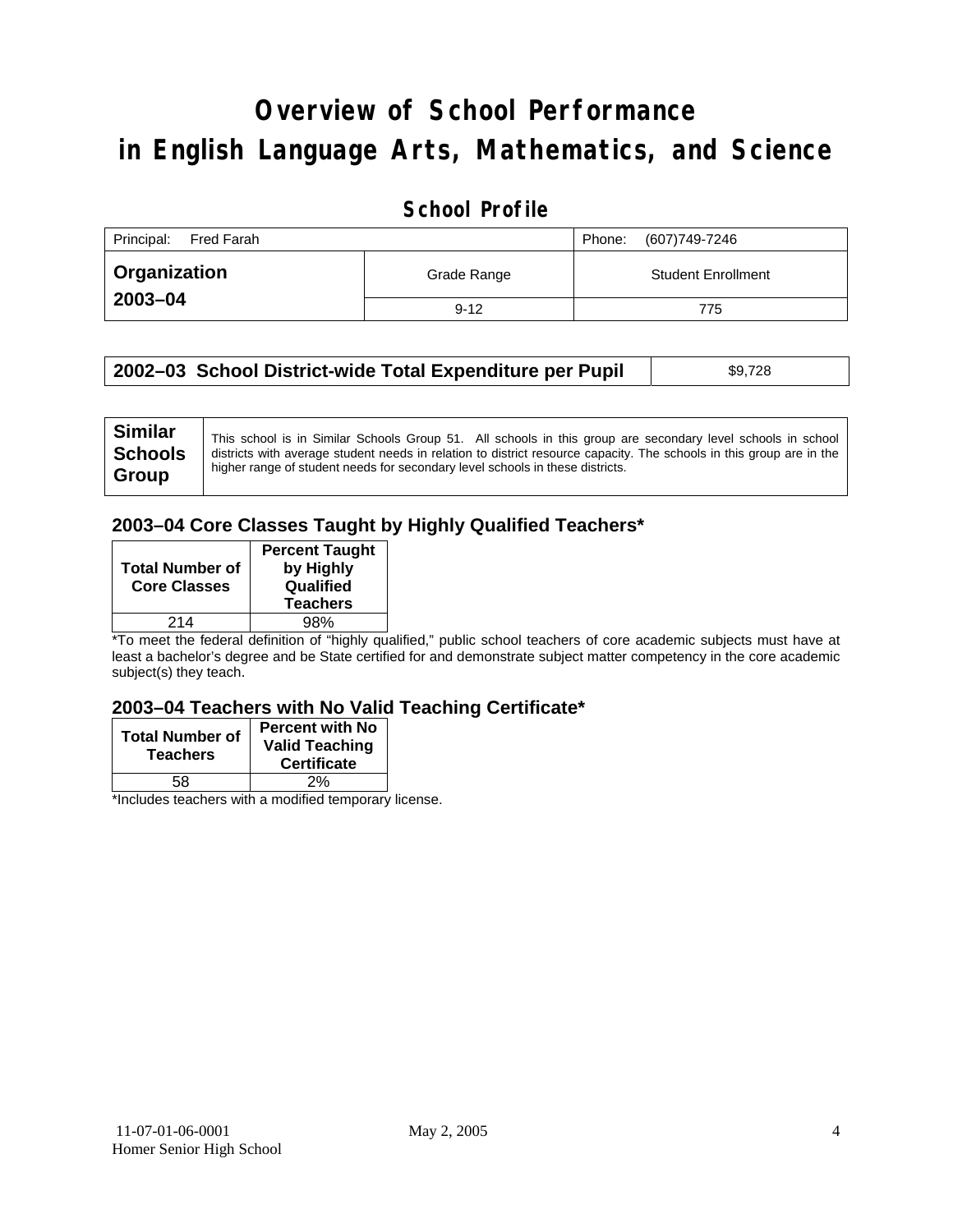### **High School English Achievement after Four Years of Instruction**

 The graphs and tables below present performance of the 1998, 1999, and 2000 cohort members, four years after entering grade 9, in meeting the graduation assessment requirement in English. In the graph, students passing approved alternatives to this examination are counted as scoring in the 65 to 84 range. RCT results are not included in the graph. The data in these tables and charts show the performance of the cohorts as of June  $30<sup>th</sup>$  of the fourth year after first entering grade 9. Data for the 1999 and 2000 cohorts include all students in cohorts in the district's schools, students continuously enrolled in the district who transferred between schools within the district, and students placed outside the district but who are the reporting responsibility of the district. Data for the 1998 cohort include all students in the cohort in the district's schools.



| English Graduation Requirement Achievement after Four Years of High School* |                                                                                                                                   |                  |                   |                   |                    |                           |  |  |  |
|-----------------------------------------------------------------------------|-----------------------------------------------------------------------------------------------------------------------------------|------------------|-------------------|-------------------|--------------------|---------------------------|--|--|--|
|                                                                             | <b>Cohort Members</b><br><b>Highest Score</b><br><b>Highest Score</b><br><b>Highest Score</b><br><b>Highest Score</b><br>Approved |                  |                   |                   |                    |                           |  |  |  |
|                                                                             | <b>All Students</b>                                                                                                               | Between 0 and 54 | Between 55 and 64 | Between 65 and 84 | Between 85 and 100 | <b>Alternative Credit</b> |  |  |  |
| 1998 Cohort                                                                 | 185                                                                                                                               |                  |                   | 117               | 40                 |                           |  |  |  |
| 1999 Cohort                                                                 | 211                                                                                                                               |                  |                   | 115               | 79                 |                           |  |  |  |
| 2000 Cohort                                                                 | 182                                                                                                                               |                  |                   | 66                | 87                 |                           |  |  |  |

\*Assessments used to determine counts in this table include the Regents examination in comprehensive English, the component retest in English, and approved alternatives.

| Performance of Students Who Took the Regents<br><b>Competency Tests in Reading and Writing to</b><br>Meet the Graduation Requirement* |                                                                          |  |  |  |  |  |  |
|---------------------------------------------------------------------------------------------------------------------------------------|--------------------------------------------------------------------------|--|--|--|--|--|--|
|                                                                                                                                       | <b>Failed RCT in Reading</b><br><b>Passed the RCTs</b><br>and/or Writing |  |  |  |  |  |  |
| 1998 Cohort                                                                                                                           |                                                                          |  |  |  |  |  |  |
| 1999 Cohort                                                                                                                           |                                                                          |  |  |  |  |  |  |
| 2000 Cohort                                                                                                                           |                                                                          |  |  |  |  |  |  |

\*Includes only students eligible for the safety net who did not score 55 or higher on the Regents examination or an approved alternative.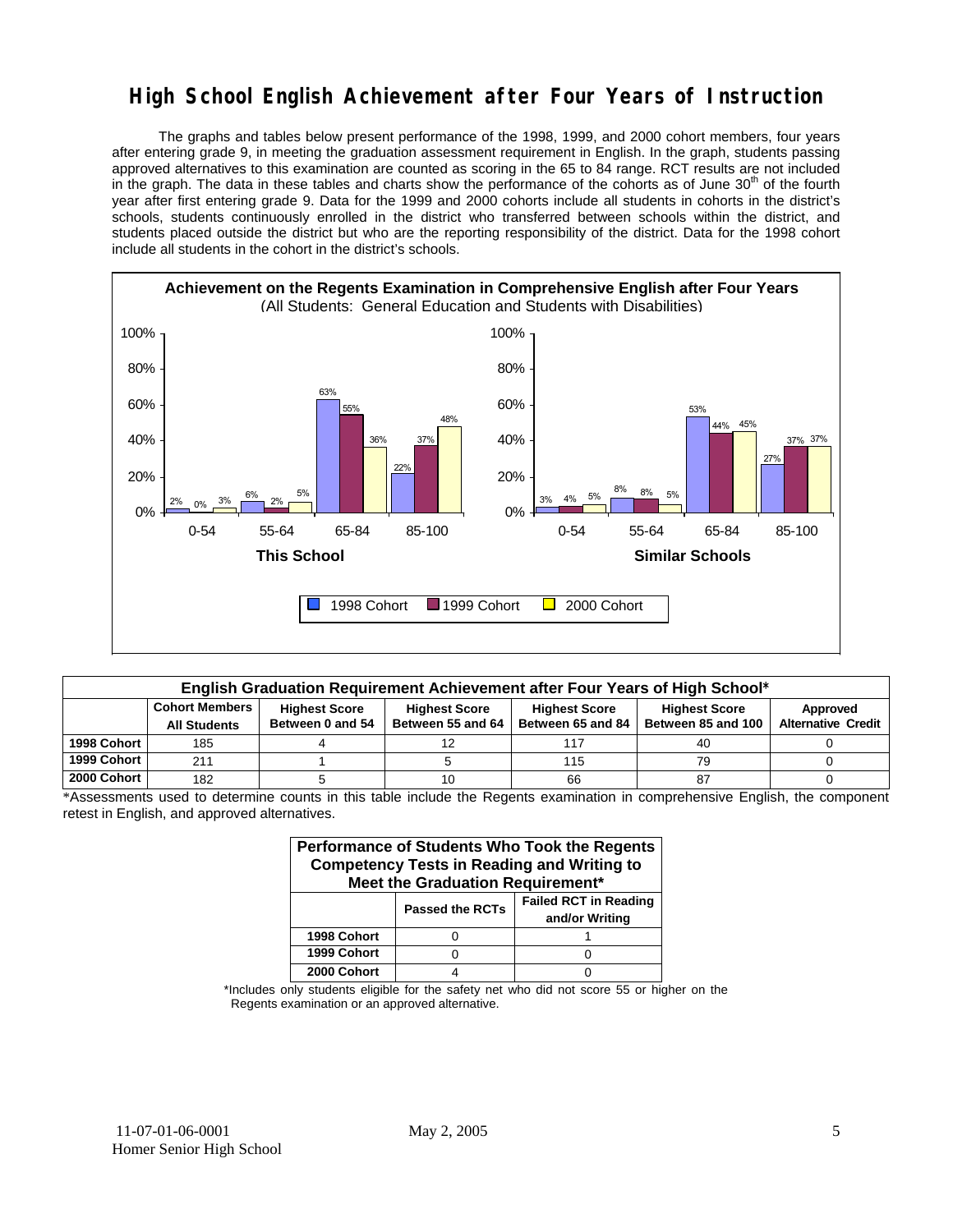### **High School Mathematics Achievement after Four Years of Instruction**

 The graphs and tables below present performance of the 1998, 1999, and 2000 cohort members, four years after entering grade 9, in meeting the graduation assessment requirement in mathematics. In the graph, students passing approved alternatives to these examinations are counted as scoring in the 65 to 84 range. RCT results are not included in the graph. The data in these tables and charts show the performance of the cohorts as of June 30<sup>th</sup> of the fourth year after first entering grade 9. Data for the 1999 and 2000 cohorts include all students in cohorts in the district's schools, students continuously enrolled in the district who transferred between schools within the district, and students placed outside the district but who are the reporting responsibility of the district. Data for the 1998 cohort include all students in the cohort in the district's schools.



|             | Mathematics Graduation Requirement Achievement after Four Years of High School*                                                   |  |  |    |                                                                                            |  |  |  |  |
|-------------|-----------------------------------------------------------------------------------------------------------------------------------|--|--|----|--------------------------------------------------------------------------------------------|--|--|--|--|
|             | <b>Highest Score</b><br><b>Highest Score</b><br><b>Highest Score</b><br>Approved<br><b>Cohort Members</b><br><b>Highest Score</b> |  |  |    |                                                                                            |  |  |  |  |
|             | <b>All Students</b>                                                                                                               |  |  |    | Between 0 and 54 Between 55 and 64 Between 65 and 84 Between 85 and 100 Alternative Credit |  |  |  |  |
| 1998 Cohort | 185                                                                                                                               |  |  | 57 |                                                                                            |  |  |  |  |
| 1999 Cohort | 211                                                                                                                               |  |  | 76 | 100                                                                                        |  |  |  |  |
| 2000 Cohort | 182                                                                                                                               |  |  | 64 | 80                                                                                         |  |  |  |  |

\*Assessments used to determine counts in this table include a Regents examination in mathematics, the component retest in mathematics and approved alternatives.

| <b>Performance of Students Who Took the Regents</b><br><b>Competency Test in Mathematics to Meet the</b><br><b>Graduation Requirement*</b> |                       |                                          |  |  |  |  |  |
|--------------------------------------------------------------------------------------------------------------------------------------------|-----------------------|------------------------------------------|--|--|--|--|--|
|                                                                                                                                            | <b>Passed the RCT</b> | <b>Failed at Least</b><br><b>One RCT</b> |  |  |  |  |  |
| 1998 Cohort                                                                                                                                |                       |                                          |  |  |  |  |  |
| 1999 Cohort                                                                                                                                |                       |                                          |  |  |  |  |  |
| 2000 Cohort                                                                                                                                |                       |                                          |  |  |  |  |  |

\*Includes only students eligible for the safety net who did not score 55 or higher on the Regents examination or an approved alternative.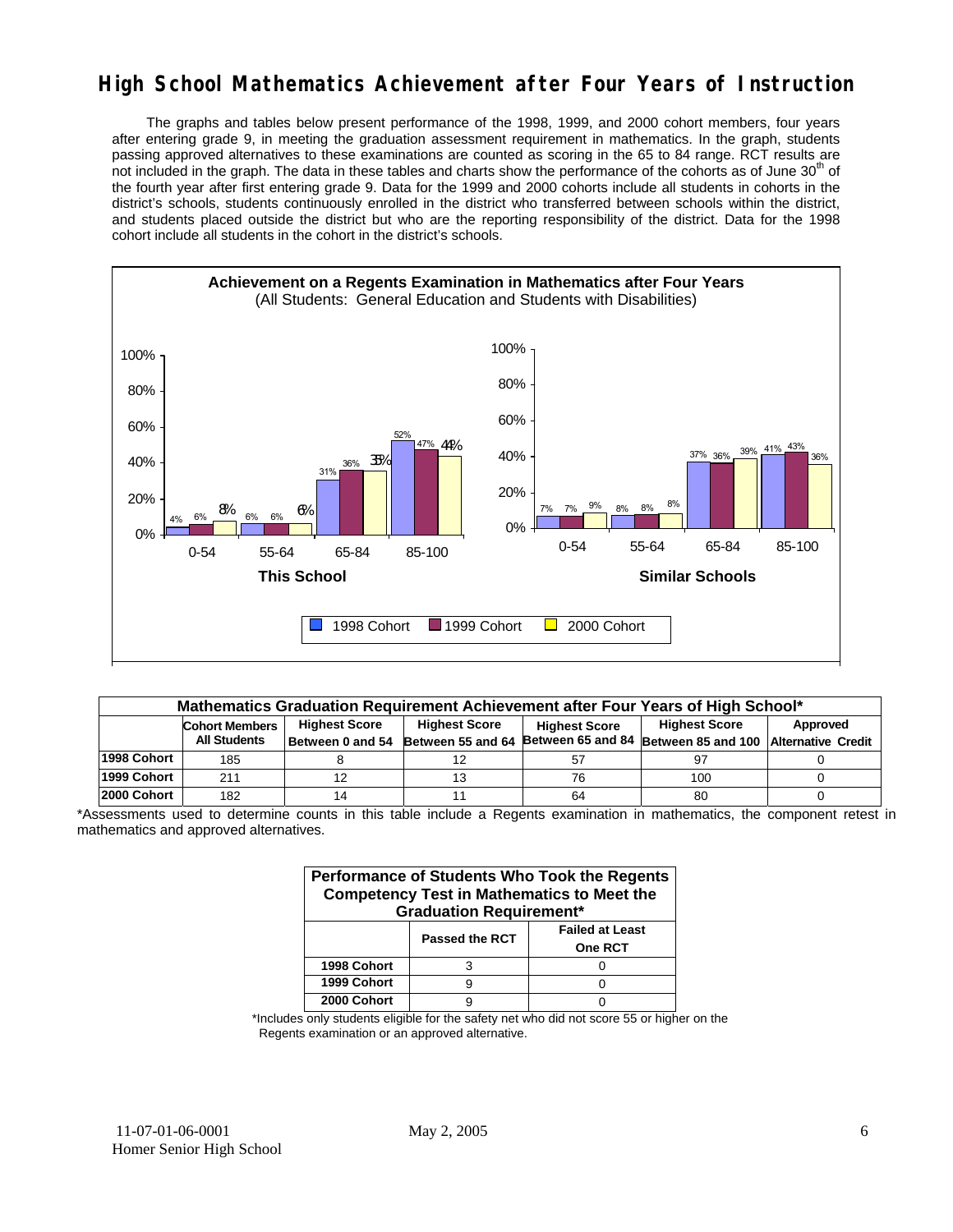### **Cohort Graduation Rates**

 Students were counted as graduates if they earned a local diploma with or without a Regents endorsement by August 31<sup>st</sup> of the fourth year after first entering grade 9. The graduation-rate cohort includes students who transferred to general education development (GED) programs. These students were not counted in the 1998 and 1999 school accountability cohort for English and mathematics.



| <b>Cohort Graduation Rates</b> |                                  |                                |                                                                      |                            |  |  |  |
|--------------------------------|----------------------------------|--------------------------------|----------------------------------------------------------------------|----------------------------|--|--|--|
|                                | <b>Cohort</b><br>Members*<br>(a) | <b>Transfers to GED</b><br>(b) | <b>Graduation Rate</b><br><b>Cohort</b><br><b>Members</b><br>$(a+b)$ | <b>Number</b><br>Graduated |  |  |  |
| 1998 Cohort                    | 185                              |                                | 185                                                                  | 166                        |  |  |  |
| 1999 Cohort                    | 213                              |                                | 215                                                                  | 193                        |  |  |  |

 $*$ Count as of August  $31<sup>st</sup>$  of the fourth year after first entering grade 9.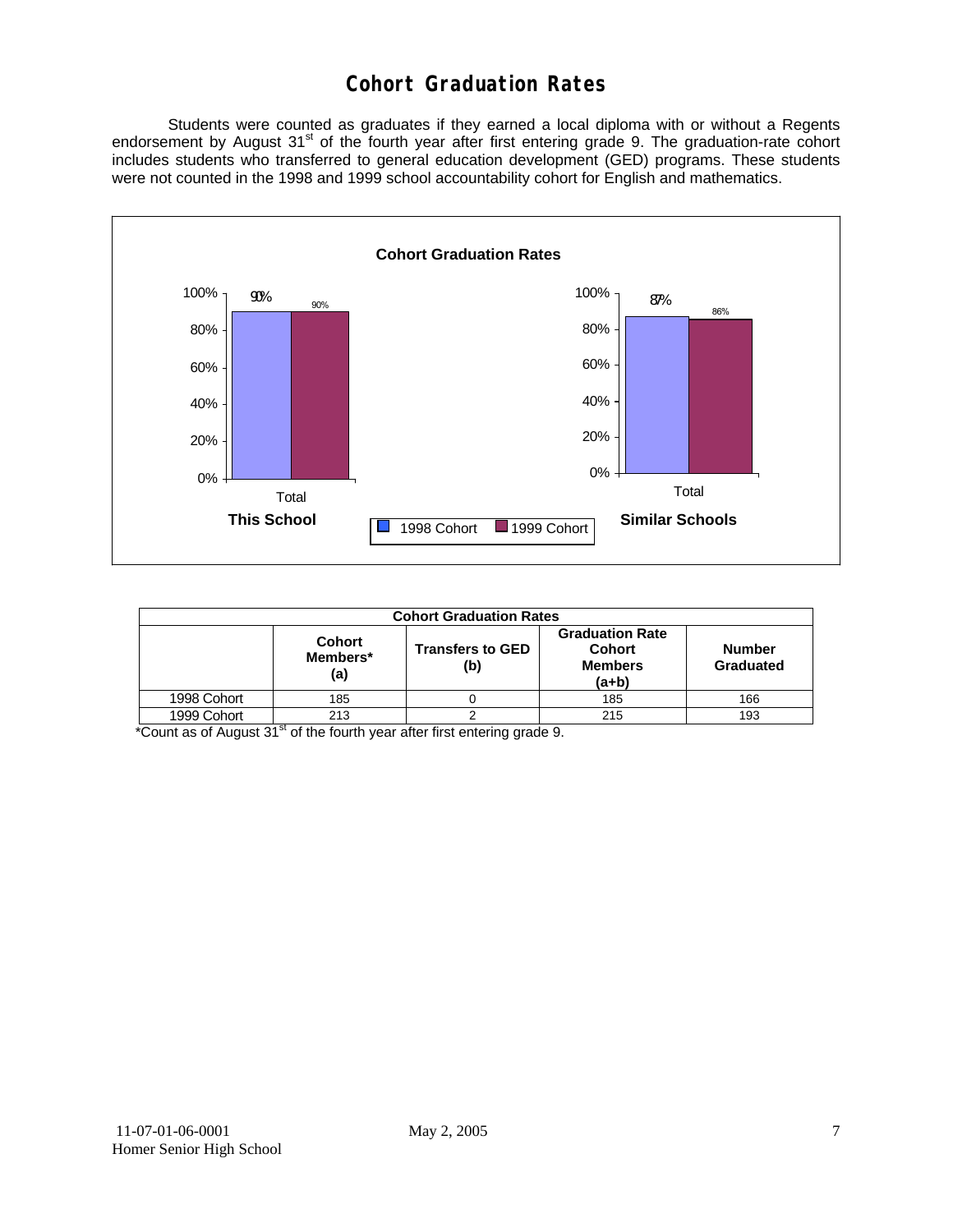# **Analysis of Student Subgroup Performance**

Historically, on State assessments the average performance of Black, Hispanic, and Native American students has been lower than that of White and Asian students. Similarly, students from lowincome families have not performed as well as those from higher income families. A high priority of the Board of Regents is to eliminate these gaps in student performance. In addition, Title I of the federal Elementary and Secondary Education Act includes explicit requirements "to ensure that students served by Title I are given the same opportunity to achieve to high standards and are held to the same high expectations as all students in each State."

This section of the school report card provides performance data for two years by racial/ethnic group, disability status, gender, English proficiency status, income level, and migrant status. The purpose of the student subgroup analyses is to determine if students who perform below the standards in any school tend to fall into particular groups, such as minority students, limited English proficient students, or economically disadvantaged students. If these analyses provide evidence that students in one of the groups achieve at a lower level than other students, the school and community should examine the reasons for this lower performance and make necessary changes in curriculum, instruction, and student support services to remedy these performance gaps. If your school did not report data for the 2003–04 school year for a subject and grade, a table showing data for subgroups in that subject and grade will not be included in the *Analysis*.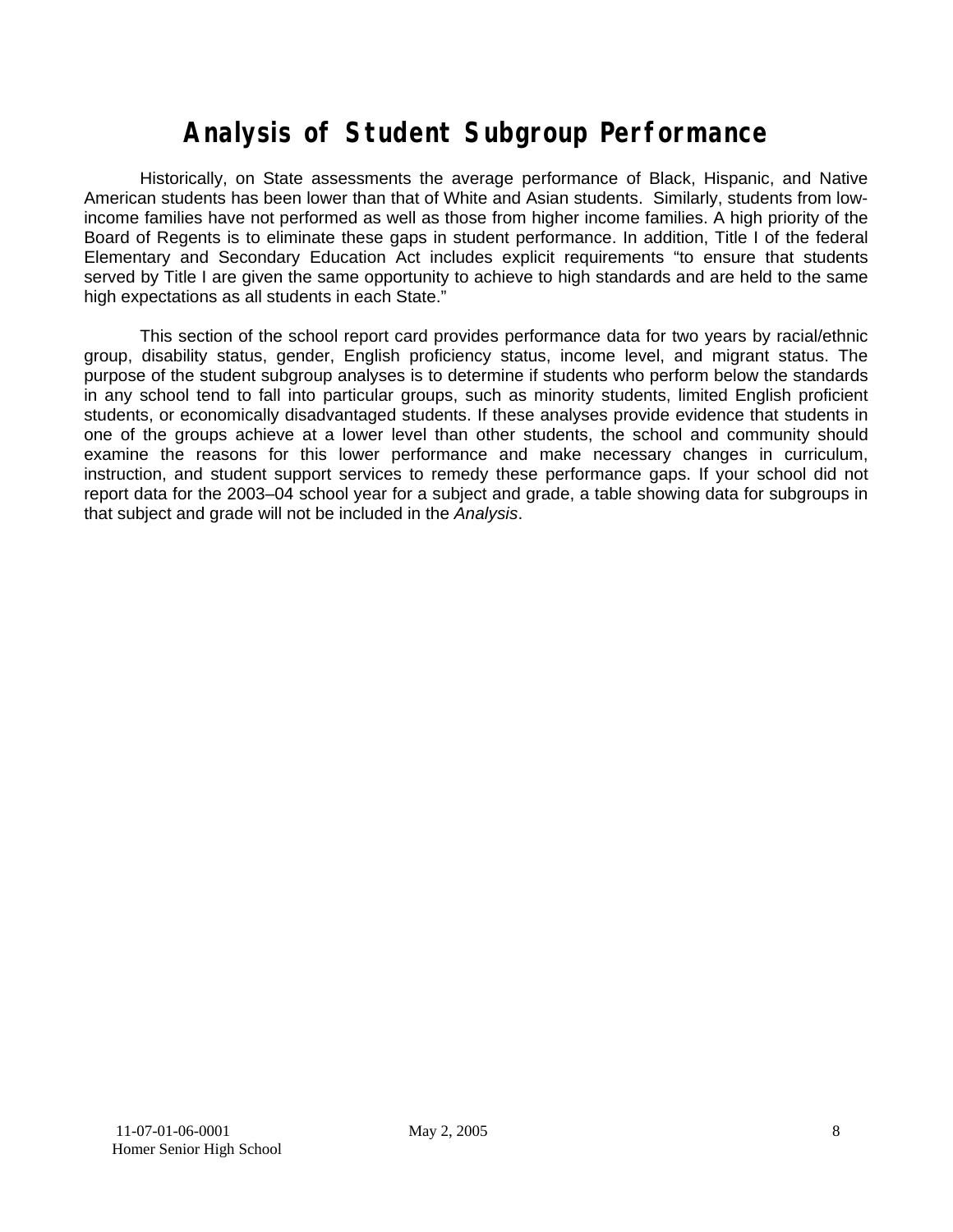### **1999 and 2000 High School Cohorts**

General-education students who first entered ninth grade in 1999 or 2000 must score 55 or higher on Regents English and mathematics examinations to graduate. During the phase-in of the Regents examination graduation requirements, all students (with district board of education approval) may qualify for a local diploma by earning a score of 55–64 on the required Regents examinations; a score of 65 or higher is required for a Regents diploma. Students with disabilities and certain students with a Section 504 Accomodation Plan may qualify for a local diploma by passing Regents competency tests. The data in these tables show the performance of the cohorts as of June  $30<sup>th</sup>$  of the fourth year after first entering grade 9.

#### **Performance on the English Assessment Requirement for Graduation**

|                                              |                 | 1999 Cohort    |               |                          |                           | 2000 Cohort              |                |                |                   |                          |
|----------------------------------------------|-----------------|----------------|---------------|--------------------------|---------------------------|--------------------------|----------------|----------------|-------------------|--------------------------|
|                                              |                 |                |               | <b>Count of Students</b> | <b>Percent</b>            | <b>Count of Students</b> |                |                | <b>Percent</b>    |                          |
|                                              |                 | by Score       |               | <b>Meeting</b>           | <b>Students</b>           | by Score                 |                | <b>Meeting</b> |                   |                          |
| <b>Student Subgroup</b>                      | <b>Students</b> | <b>Regents</b> |               | Pass-                    | Gradu-                    | in                       | <b>Regents</b> |                | Pass-             | Gradua-                  |
|                                              | in Cohort       | $55 -$<br>64   | $65 -$<br>100 | ed<br><b>RCTs</b>        | ation<br>Require-<br>ment | <b>Cohort</b>            | $55 -$<br>64   | $65 -$<br>100  | ed<br><b>RCTs</b> | tion<br>Require-<br>ment |
| <b>Results by Race/Ethnicity</b>             |                 |                |               |                          |                           |                          |                |                |                   |                          |
| American Indian/Alaskan Native               | 0               | $\mathbf 0$    | 0             | 0                        | 0%                        | 0                        | 0              | $\mathbf 0$    | $\mathbf 0$       | 0%                       |
| <b>Black</b>                                 | $\overline{1}$  | s              | $\mathbf s$   | s                        | s                         | 4                        | s              | s              | s                 | s                        |
| Hispanic                                     | $\mathbf 0$     | $\overline{0}$ | $\Omega$      | $\overline{0}$           | 0%                        | 3                        | s              | s              | s                 | s                        |
| Asian or Pacific Islander                    | $\mathbf{1}$    | s              | $\mathbf s$   | s                        | s                         | 0                        | 0              | $\overline{0}$ | 0                 | 0%                       |
| White                                        | 209             | s              | $\mathbf s$   | s                        | s                         | 175                      | 10             | 146            | 4                 | 91%                      |
| Total                                        | 211             | 5              | 194           | 0                        | 94%                       | 182                      | 10             | 153            | 4                 | 92%                      |
| Small Group Totals (s)                       | 211             | 5              | 194           | $\Omega$                 | 94%                       | 7                        | $\Omega$       | $\overline{7}$ | $\overline{0}$    | 100%                     |
| <b>Results by Disability Status</b>          |                 |                |               |                          |                           |                          |                |                |                   |                          |
| General-education students                   | 193             | $\overline{2}$ | 183           | 0                        | 96%                       | 149                      | 3              | 140            | 0                 | 96%                      |
| Students with disabilities                   | 18              | 3              | 11            | 0                        | 78%                       | 33                       | $\overline{7}$ | 13             | 4                 | 73%                      |
| Total                                        | 211             | 5              | 194           | $\mathbf 0$              | 94%                       | 182                      | 10             | 153            | 4                 | 92%                      |
| <b>Results by Gender</b>                     |                 |                |               |                          |                           |                          |                |                |                   |                          |
| Female                                       | 115             | $\mathbf{1}$   | 110           | 0                        | 97%                       | 86                       | 3              | 76             | $\overline{2}$    | 94%                      |
| Male                                         | 96              | 4              | 84            | $\Omega$                 | 92%                       | 96                       | $\overline{7}$ | 77             | 2                 | 90%                      |
| Total                                        | 211             | 5              | 194           | $\Omega$                 | 94%                       | 182                      | 10             | 153            | 4                 | 92%                      |
| <b>Results by English Proficiency Status</b> |                 |                |               |                          |                           |                          |                |                |                   |                          |
| English proficient                           | 211             | 5              | 194           | 0                        | 94%                       | 182                      | 10             | 153            | 4                 | 92%                      |
| Limited English proficient                   | 0               | 0              | 0             | 0                        | 0%                        | 0                        | 0              | 0              | 0                 | 0%                       |
| Total                                        | 211             | 5              | 194           | $\Omega$                 | 94%                       | 182                      | 10             | 153            | 4                 | 92%                      |
| <b>Results by Income Level</b>               |                 |                |               |                          |                           |                          |                |                |                   |                          |
| Economically disadvantaged                   | 13              | 0              | 9             | 0                        | 69%                       | 11                       | $\mathbf{1}$   | $\overline{4}$ | $\mathbf{1}$      | 55%                      |
| Not disadvantaged                            | 198             | 5              | 185           | 0                        | 96%                       | 171                      | 9              | 149            | 3                 | 94%                      |
| Total                                        | 211             | 5              | 194           | $\Omega$                 | 94%                       | 182                      | 10             | 153            | 4                 | 92%                      |
| <b>Results by Migrant Status</b>             |                 |                |               |                          |                           |                          |                |                |                   |                          |
| Migrant family                               | 0               | 0              | 0             | 0                        | 0%                        | 0                        | 0              | 0              | 0                 | 0%                       |
| Not migrant family                           | 211             | 5              | 194           | 0                        | 94%                       | 182                      | 10             | 153            | 4                 | 92%                      |
| Total                                        | 211             | 5              | 194           | $\Omega$                 | 94%                       | 182                      | 10             | 153            | 4                 | 92%                      |

### **after Four Years of High School**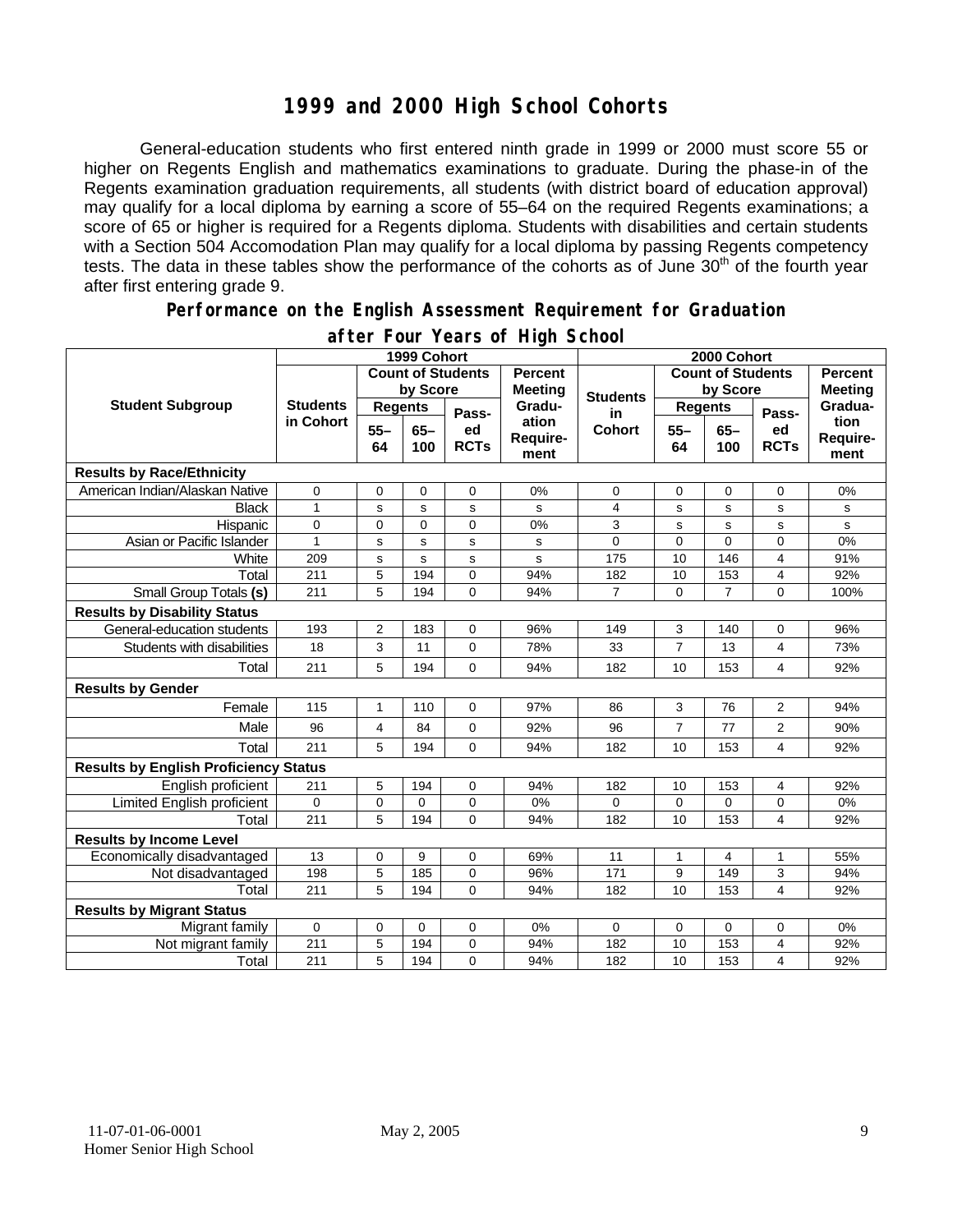#### **Performance on the Mathematics Assessment Requirement for Graduation after Four Years of High School**

|                                              | ordduatholl artor roar roars o'r rhyn Sonool<br>1999 Cohort |                                     |             |                          |                                            | 2000 Cohort     |              |                |             |              |  |
|----------------------------------------------|-------------------------------------------------------------|-------------------------------------|-------------|--------------------------|--------------------------------------------|-----------------|--------------|----------------|-------------|--------------|--|
|                                              |                                                             | <b>Count of Students</b><br>Percent |             |                          | <b>Count of Students</b><br><b>Percent</b> |                 |              |                |             |              |  |
| <b>Student Subgroup</b>                      | <b>Students</b><br>in<br><b>Cohort</b>                      | by Score                            |             | <b>Meeting</b><br>Gradu- | <b>Students</b>                            | by Score        |              | <b>Meeting</b> |             |              |  |
|                                              |                                                             | <b>Regents</b>                      |             |                          |                                            | <b>Regents</b>  |              |                | Gradua-     |              |  |
|                                              |                                                             | $55 -$<br>$65 -$                    | Pass-<br>ed | ation                    | in<br><b>Cohort</b>                        | $55 -$<br>$65-$ | Pass-<br>ed  | tion           |             |              |  |
|                                              |                                                             | 64                                  | 100         | <b>RCTs</b>              | <b>Require-</b>                            |                 | 64           | 100            | <b>RCTs</b> | Require-     |  |
|                                              |                                                             |                                     |             |                          | ment                                       |                 |              |                |             | ment         |  |
| <b>Results by Race/Ethnicity</b>             |                                                             |                                     |             |                          |                                            |                 |              |                |             |              |  |
| American Indian/Alaskan Native               | $\mathbf 0$                                                 | 0                                   | 0           | $\Omega$                 | 0%                                         | 0               | 0            | 0              | $\Omega$    | 0%           |  |
| <b>Black</b>                                 | 1                                                           | s                                   | s           | s                        | s                                          | 4               | s            | s              | s           | s            |  |
| Hispanic                                     | $\Omega$                                                    | 0                                   | $\Omega$    | $\Omega$                 | 0%                                         | 3               | s            | $\mathbf s$    | s           | $\mathbf{s}$ |  |
| Asian or Pacific Islander                    | 1                                                           | s                                   | s           | $\mathbf s$              | s                                          | 0               | $\Omega$     | $\Omega$       | $\Omega$    | 0%           |  |
| White                                        | 209                                                         | s                                   | s           | $\mathbf s$              | s                                          | 175             | 10           | 139            | 9           | 90%          |  |
| Total                                        | 211                                                         | 13                                  | 176         | 9                        | 94%                                        | 182             | 11           | 144            | 9           | 90%          |  |
| Small Group Totals (s)                       | 211                                                         | 13                                  | 176         | 9                        | 94%                                        | $\overline{7}$  | $\mathbf{1}$ | 5              | 0           | 86%          |  |
| <b>Results by Disability Status</b>          |                                                             |                                     |             |                          |                                            |                 |              |                |             |              |  |
| General-education students                   | 193                                                         | 11                                  | 172         | 0                        | 95%                                        | 149             | 7            | 134            | 0           | 95%          |  |
| Students with disabilities                   | 18                                                          | $\overline{2}$                      | 4           | 9                        | 83%                                        | 33              | 4            | 10             | 9           | 70%          |  |
| Total                                        | 211                                                         | 13                                  | 176         | 9                        | 94%                                        | 182             | 11           | 144            | 9           | 90%          |  |
| <b>Results by Gender</b>                     |                                                             |                                     |             |                          |                                            |                 |              |                |             |              |  |
| Female                                       | 115                                                         | 8                                   | 101         | $\mathbf{1}$             | 96%                                        | 86              | 5            | 71             | 3           | 92%          |  |
| Male                                         | 96                                                          | 5                                   | 75          | 8                        | 92%                                        | 96              | 6            | 73             | 6           | 89%          |  |
| Total                                        | 211                                                         | 13                                  | 176         | 9                        | 94%                                        | 182             | 11           | 144            | 9           | 90%          |  |
| <b>Results by English Proficiency Status</b> |                                                             |                                     |             |                          |                                            |                 |              |                |             |              |  |
| English proficient                           | 211                                                         | 13                                  | 176         | 9                        | 94%                                        | 182             | 11           | 144            | 9           | 90%          |  |
| Limited English proficient                   | $\Omega$                                                    | $\mathbf 0$                         | $\Omega$    | 0                        | 0%                                         | 0               | $\mathbf 0$  | $\Omega$       | 0           | 0%           |  |
| Total                                        | 211                                                         | 13                                  | 176         | 9                        | 94%                                        | 182             | 11           | 144            | 9           | 90%          |  |
| <b>Results by Income Level</b>               |                                                             |                                     |             |                          |                                            |                 |              |                |             |              |  |
| Economically disadvantaged                   | 13                                                          | $\pmb{0}$                           | 9           | 1                        | 77%                                        | 11              | $\mathbf{1}$ | $\overline{4}$ | 0           | 45%          |  |
| Not disadvantaged                            | 198                                                         | 13                                  | 167         | 8                        | 95%                                        | 171             | 10           | 140            | 9           | 93%          |  |
| Total                                        | 211                                                         | 13                                  | 176         | 9                        | 94%                                        | 182             | 11           | 144            | 9           | 90%          |  |
| <b>Results by Migrant Status</b>             |                                                             |                                     |             |                          |                                            |                 |              |                |             |              |  |
| Migrant family                               | $\mathbf 0$                                                 | 0                                   | 0           | 0                        | 0%                                         | 0               | 0            | 0              | 0           | 0%           |  |
| Not migrant family                           | 211                                                         | 13                                  | 176         | 9                        | 94%                                        | 182             | 11           | 144            | 9           | 90%          |  |
| Total                                        | 211                                                         | 13                                  | 176         | 9                        | 94%                                        | 182             | 11           | 144            | 9           | 90%          |  |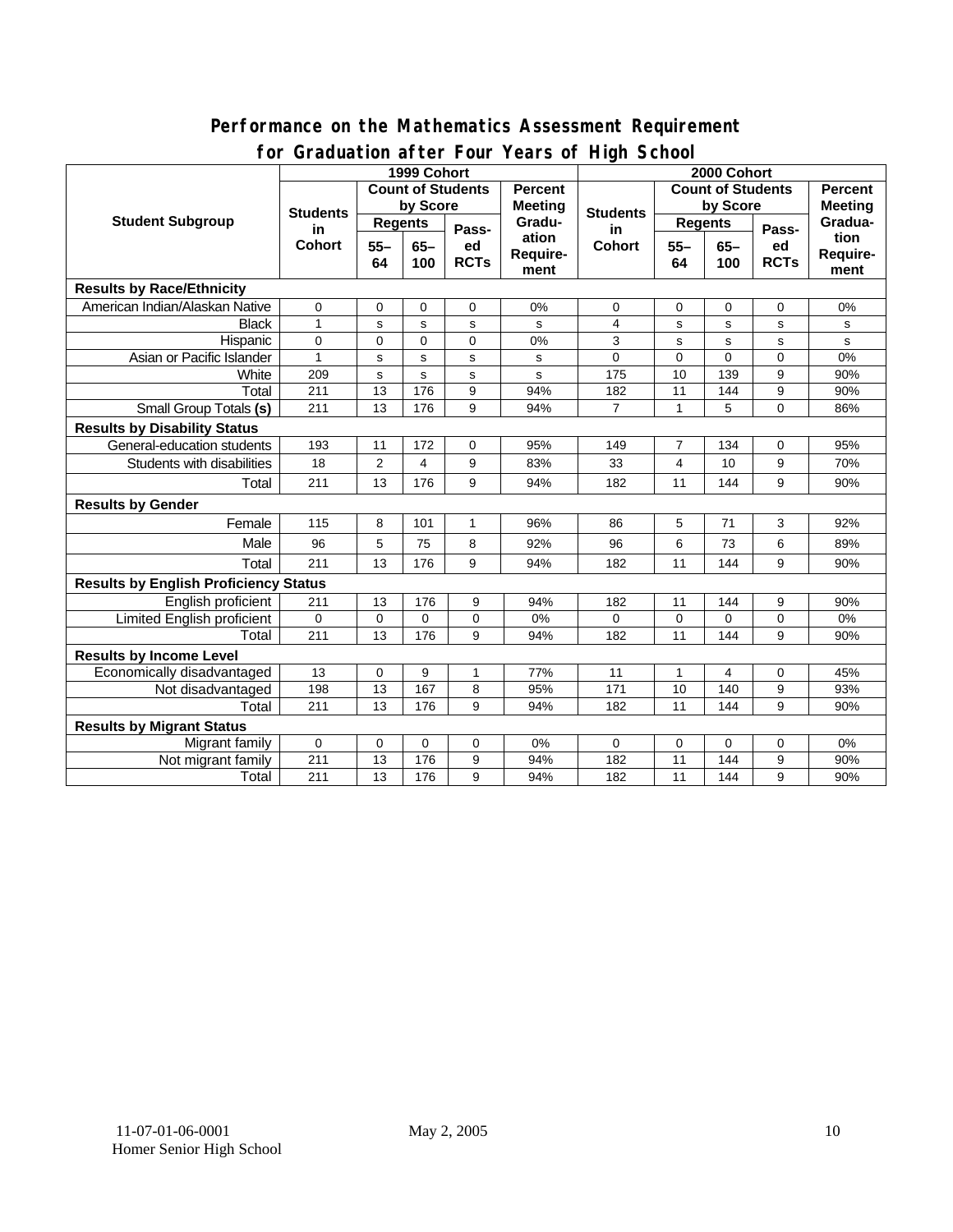### **Cohort Graduation Rates**

Students were counted as graduates if they earned a local diploma with or without a Regents endorsement by August 31<sup>st</sup> of the fourth year after first entering grade 9. The graduation-rate cohort includes students who transferred to general education development (GED) programs. These students were not counted in the district accountability cohort for English and mathematics.

|                                              | 1998 Cohort as of                |                    | 1999 Cohort as of                       |                    |  |  |  |  |  |
|----------------------------------------------|----------------------------------|--------------------|-----------------------------------------|--------------------|--|--|--|--|--|
|                                              | <b>August 31, 2002</b>           |                    | August 31, 2003                         |                    |  |  |  |  |  |
| <b>Student Subgroup</b>                      | Graduation<br><b>Rate Cohort</b> | Graduation<br>Rate | <b>Graduation</b><br><b>Rate Cohort</b> | Graduation<br>Rate |  |  |  |  |  |
| <b>Results by Race/Ethnicity</b>             |                                  |                    |                                         |                    |  |  |  |  |  |
| American Indian/Alaskan Native               | 0                                | 0%                 | 0                                       | 0%                 |  |  |  |  |  |
| <b>Black</b>                                 | 0                                | 0%                 | $\overline{2}$                          | s                  |  |  |  |  |  |
| Hispanic                                     | $\mathbf 0$                      | 0%                 | 0                                       | $0\%$              |  |  |  |  |  |
| Asian or Pacific Islander                    | 1                                | $\mathbf s$        | 1                                       | s                  |  |  |  |  |  |
| White                                        | 184                              | s                  | 212                                     | s                  |  |  |  |  |  |
| Total                                        | 185                              | 90%                | 215                                     | 90%                |  |  |  |  |  |
| Small Group Totals (s)                       | 185                              | 90%                | 215                                     | 90%                |  |  |  |  |  |
| <b>Results by Disability Status</b>          |                                  |                    |                                         |                    |  |  |  |  |  |
| General-education students                   | 163                              | 93%                | 196                                     | 91%                |  |  |  |  |  |
| Students with disabilities                   | 22                               | 68%                | 19                                      | 74%                |  |  |  |  |  |
| Total                                        | 185                              | 90%                | 215                                     | 90%                |  |  |  |  |  |
| <b>Results by Gender</b>                     |                                  |                    |                                         |                    |  |  |  |  |  |
| Female                                       | 98                               | 94%                | 117                                     | 93%                |  |  |  |  |  |
| Male                                         | 87                               | 85%                | 98                                      | 86%                |  |  |  |  |  |
| Total                                        | 185                              | 90%                | 215                                     | 90%                |  |  |  |  |  |
| <b>Results by English Proficiency Status</b> |                                  |                    |                                         |                    |  |  |  |  |  |
| English proficient                           | 185                              | 90%                | 215                                     | 90%                |  |  |  |  |  |
| <b>Limited English proficient</b>            | $\mathbf 0$                      | 0%                 | 0                                       | 0%                 |  |  |  |  |  |
| Total                                        | 185                              | 90%                | 215                                     | 90%                |  |  |  |  |  |
| <b>Results by Income Level</b>               |                                  |                    |                                         |                    |  |  |  |  |  |
| Economically disadvantaged                   | 12                               | 92%                | 15                                      | 67%                |  |  |  |  |  |
| Not disadvantaged                            | 173                              | 90%                | 200                                     | 92%                |  |  |  |  |  |
| Total                                        | 185                              | 90%                | 215                                     | 90%                |  |  |  |  |  |
| <b>Results by Migrant Status</b>             |                                  |                    |                                         |                    |  |  |  |  |  |
| Migrant family                               | $\Omega$                         | 0%                 | $\Omega$                                | 0%                 |  |  |  |  |  |
| Not migrant family                           | 185                              | 90%                | 215                                     | 90%                |  |  |  |  |  |
| Total                                        | 185                              | 90%                | 215                                     | 90%                |  |  |  |  |  |